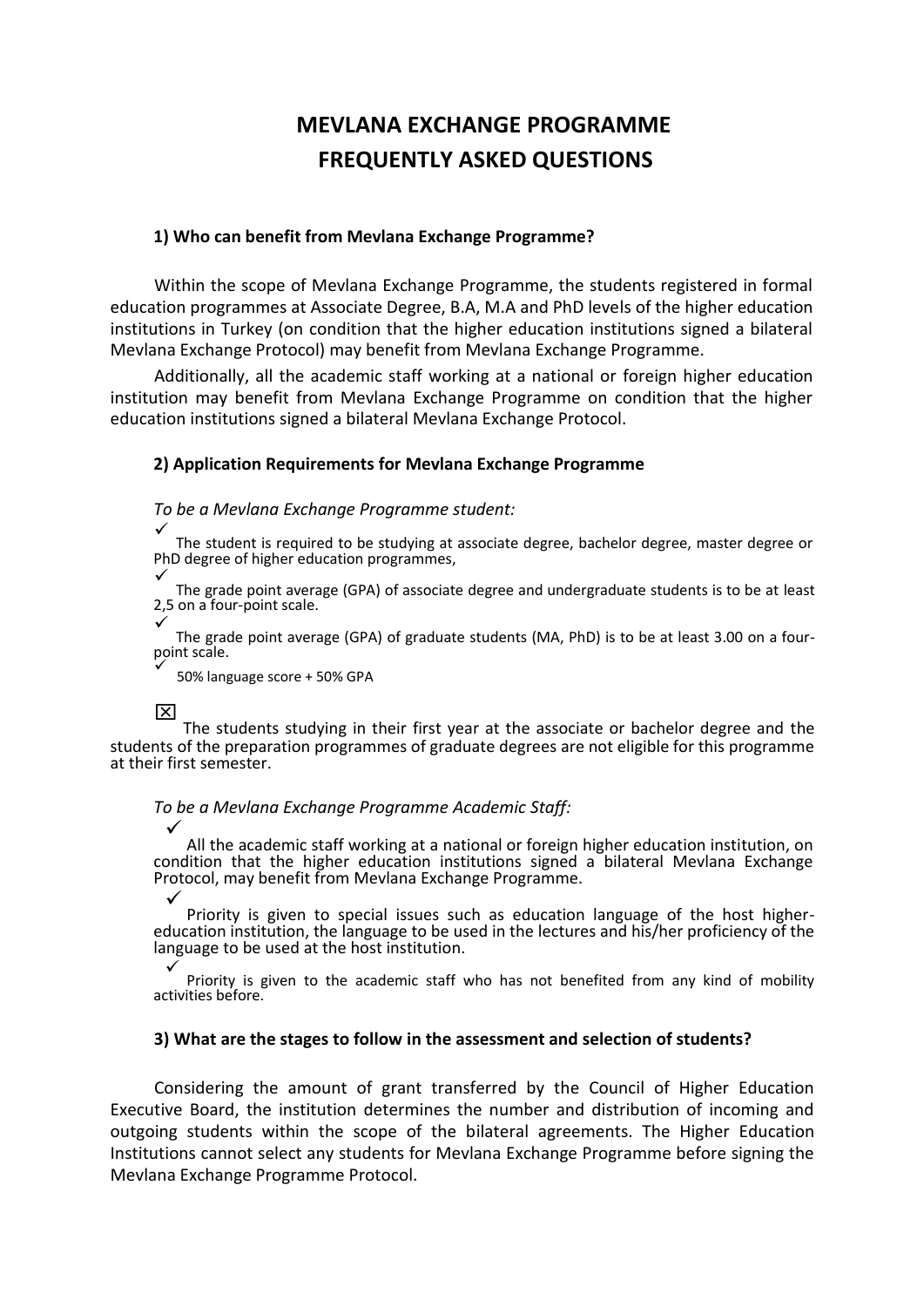In the assessment process, 50% of the applying students' GPA (Grade Point Average) and 50% of the language test score to be used at host institution are taken into account and depending on their average sum, students are selected from the ranking list.

The result of a bilaterally agreed language test is requested from the applying students by the signatory institutions to be used in the selection process.

Assessment results are published on the web pages of signatory higher education institutions.

The rules of this item are to be followed in the assessment and selection process of incoming students, as well. However, incoming students' assessment and selection procedures are implemented within the knowledge of the domestic higher education institution.

#### **4) How can a student/academic staff apply to the programme if s/he has the requirements for application?**

Students may apply to the Mevlana Exchange Programme Institutional Coordinating Office of their institutions by filling the necessary documents that can also be obtained from [https://mevlana.yok.gov.tr/.](https://mevlana.yok.gov.tr/)

Academic staff working at a signatory higher education institution may also apply to the Mevlana Exchange Programme Institutional Coordinating Offices of their institutions.

#### **5) Does the Mevlana Exchange Programme student repeat any semester at home institution?**

Since the courses to be taken at the host university and their equivalents at home university are clearly defined within the Learning Protocol, the student who participates in the Mevlana Exchange Programme for one or two semesters will not repeat the semester(s) at home institution on condition that s/he achieves the required credits.

#### **6) How many times and how long can we benefit from Mevlana Exchange Programme?**

*Students* can benefit from Mevlana Exchange Programme for at least one semester and at most two semesters. As the semester duration may differ according to the education system of universities, the total duration of mobility can not exceed one academic year.

Students may be granted by Mevlana Exchange Programme only once during their whole educational life at any stage of higher education. A student may benefit from the programme at any stage of higher education for a second time without receiving grant.

*Academic staff* may benefit from Mevlana Exchange Programme only once during an academic year and the duration may be between two weeks (at least) and three months (at most).

#### **7) What is the duration and content of Academic Staff teaching mobility?**

The academic activities of academic staff cannot be less than six hours a week. Lectures given by the staff are taken into account while calculating the activities as hours. If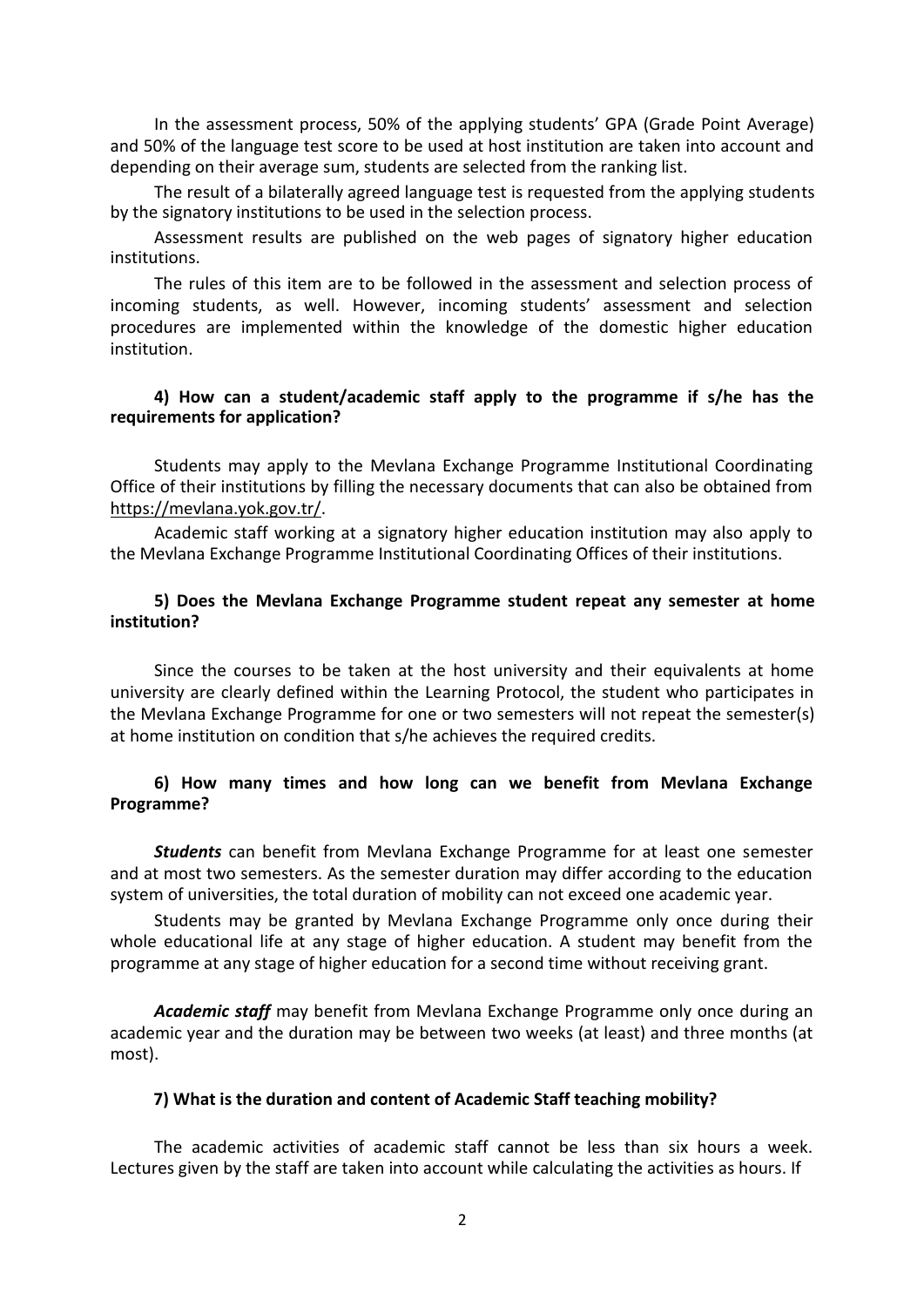the lectures are not sufficient to fulfil six hours of academic activities, seminars, panels, conferences or such activities can be considered within the academic activities. Any kind of academic staff mobility plan without teaching activities should not be assessed and accepted for the programme.

# **8) Are the applicants supposed to submit a language test score document (YDS, TOEFL, IELTS, etc.)?**

One of the main criteria of selection for students is language score. However, there is not a standard language test or document defined by legislation to be accepted. The institutions may demand a national/international language test score or they can measure the language level with an exam developed by their institution. The language proficiency of applicants is one of the core elements affecting the quality and success of the programme and student. Higher education institutions are supposed to be sensitive in this issue in the selection process of applicants.

# **9) What are the important dates for the academic year?**

| Call for application at higher education institutions            | February - March |
|------------------------------------------------------------------|------------------|
| Receiving applications for exchange                              | April            |
| Assessment of applications                                       | April - May      |
| Sending the selection results to The Council of Higher Education | May              |
| Announcing the selection results                                 | May              |

#### **10) Does the student who wants to benefit from Mevlana Exchange Programme pay any tuition fee to the host institution?**

Students do not pay any tuition fees to the host institution during the programme, but they continue to pay the obligatory tuition fees to their home institutions. They do not pay any extra fee to the host institution within the scope of the exchange programme.

#### **11) What are the financial opportunities of students and academic staff in Mevlana Exchange Programme?**

|                                 | Scholarship |  | Daily Wage   Travel Cost   Health Insurance |
|---------------------------------|-------------|--|---------------------------------------------|
| Outgoing student from TR        |             |  |                                             |
| Incoming student to TR          |             |  |                                             |
| Outgoing academic staff from TR |             |  |                                             |
| Incoming academic staff to TR   |             |  |                                             |
|                                 |             |  |                                             |

*\*TR: Turkey*

# **12) Might the Mevlana Exchange Protocol include all departments/programmes of the higher education institution or should it cover some specific departments/programmes?**

Higher education institutions should define the departments and fields of exchange as well as the number of students and academic staff within the protocol.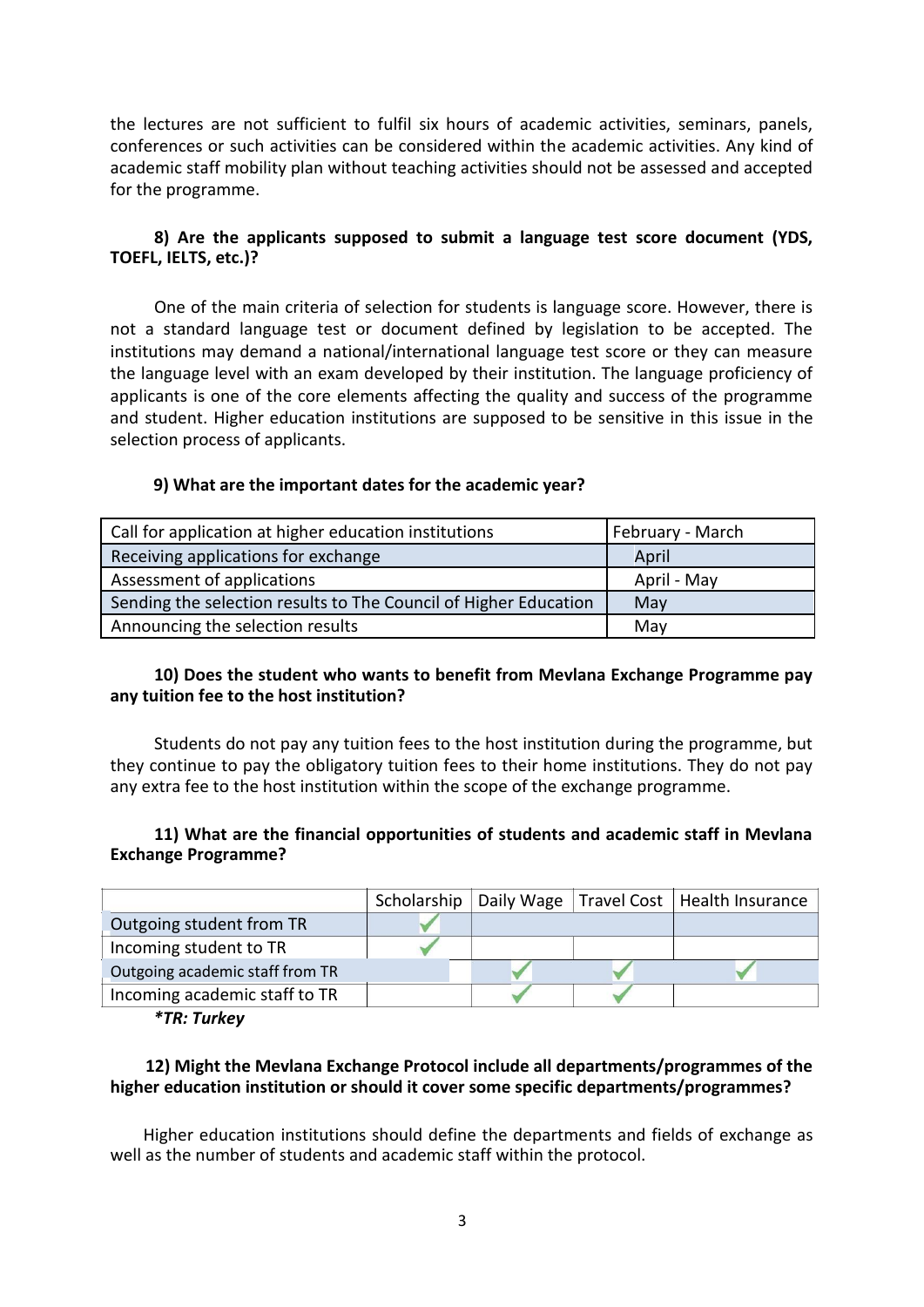#### **13) Is there a list to check whether an institution to make an agreement with is recognized by the Council of Higher Education or not? If yes, how can we access this list?**

The list of recognized universities by the Council of Higher Education can be accessed at [http://www.yok.gov.tr/web/denklik/anasayfa.](http://www.yok.gov.tr/web/denklik/anasayfa)

#### **14) What could be done if the name of the higher education institution to be agreed is not in the recognition list of The Council of Higher Education?**

In order to learn recognition status of an institution that is not in the abovementioned list, you may contact The Council of Higher Education, Academic Exchange Programmes Unit with the petition form that can be downloaded from mevlana.yok.gov.tr/belgeler.

# **15) Our university signed Memorandum of Understanding agreements with partner universities abroad. Is it possible to include these agreements in Mevlana Exchange Programme? If we include them, do we need to change the protocols?**

In order to start Mevlana Exchange Programme, an institution has to sign a Mevlana Exchange Protocol with a partner university recognized by the Council of Higher Education. Any kind of other agreements signed with a partner university cannot be included in Mevlana Exchange Programme. To be able to start exchange, signing Mevlana Exchange Protocol is a must.

#### **16) Is there any restriction to signing a Mevlana Exchange Protocol with a public or private university abroad?**

There is not a restriction to signing a Mevlana Exchange Protocol with a public or private university abroad.

#### **17) May private/foundation universities benefit from Mevlana Exchange Programme?**

According to the  $2<sup>nd</sup>$  item of the  $28<sup>th</sup>$  article in Mevlana Exchange Programme Regulation which was published in The Official Journal with the number 28034 and the date  $23<sup>rd</sup>$  August 2011;

Within the scope of this program private/foundation universities and private/foundation vocational schools can exchange students and academic staff with foreign higher educational institutions. However, no fund transfer or payment is done by the Council of Higher Education to these institutions within this programme. Except financial provisions, private/foundation universities and vocational schools are subject to these Regulation items to execute Mevlana Exchange programme and they are obliged to inform the Council of Higher Education.

#### **18) Are the incoming and outgoing students and staff to be exchanged with a private/foundation university abroad funded?**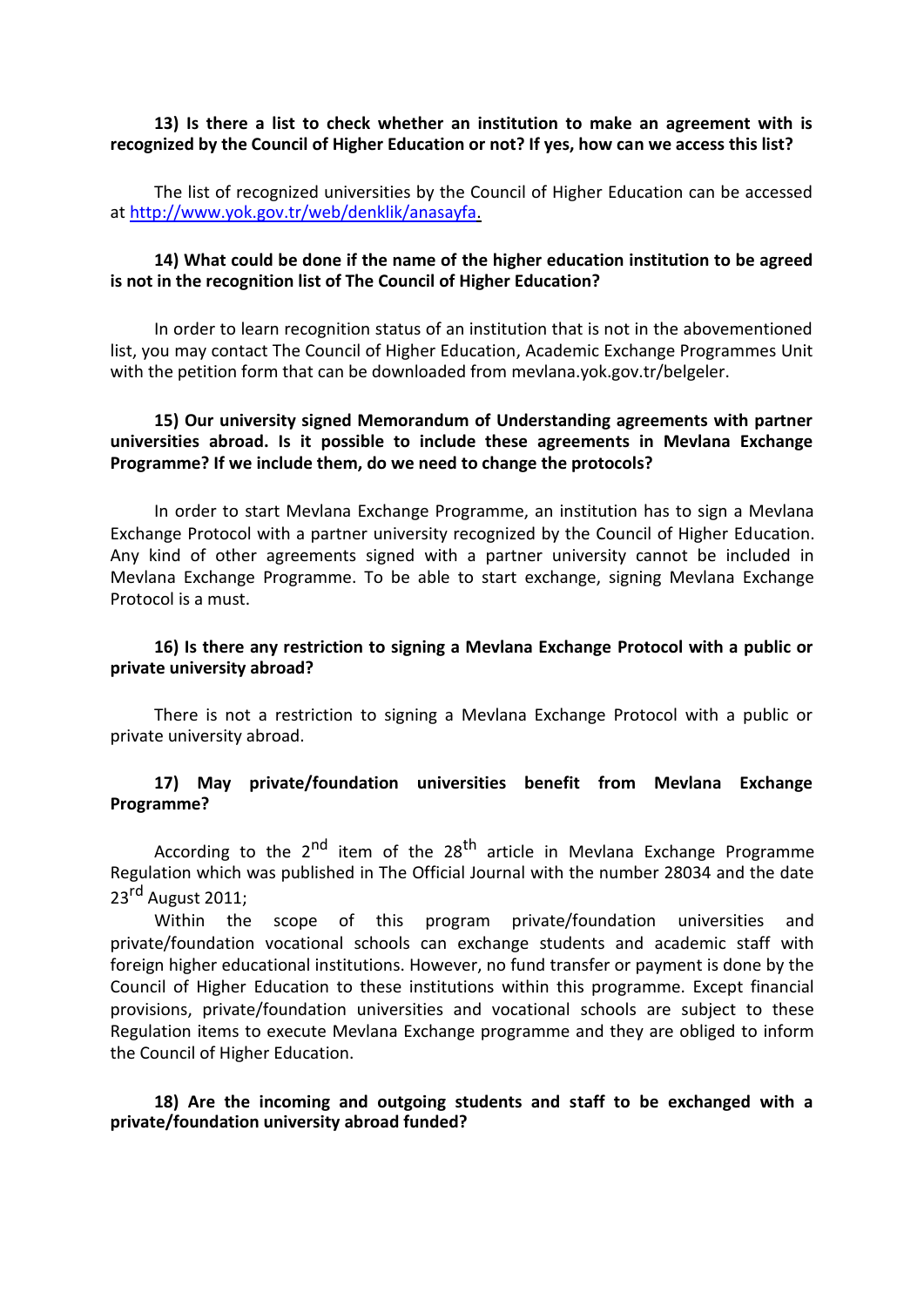The status of the partner university abroad (public/foundation/private) does not inhibit the grant to be funded by the Council of Higher Education.

#### **19) Why is it important to make an additional protocol besides Mevlana Exchange Programme Protocol?**

The signatory higher education institutions are recommended to make an additional protocol including the issues such as accommodation, food, health insurance, etc. and if the institutions have different grading and credit systems, these additional protocols help institutions agree on a common system. There is not a standard form of additional protocol, and its content is a text which will be determined in cooperation with the higher education institutions with which to make an agreement.

#### **20) Is there a standard format for an additional protocol? Is there a restriction to the content of the additional protocol?**

There is neither a standard form of the additional protocol nor a restriction in its content. However, the items of additional protocol should not be incompatible with the Regulation and Principles of Mevlana Exchange Programme.

### **21) Who is entitled to sign the Mevlana Exchange Protocol in the absence of the rector at the institution?**

In the absence of the rector at the institution, the deputy of rector is the only authority to sign the protocol. For the partner institutions abroad, the protocol is to be signed by the top authorities (this position may change according to the country, institution, etc).

#### **22) Should we send a copy of signed Protocols to the Council of Higher Education?**

The signed protocol should be sent to the Council of Higher Education both as soft copy and hard copy. The original of the Protocol should be archived in the signatory higher education institution.

#### **23) What is the amount of the scholarship of students to be funded by Mevlana Exchange Programme?**

*For details and the scholarship amounts for each country, please visit mevlana.yok.gov.tr.*

# **24) What are the payments to be made to the academic staff benefiting from Mevlana Exchange Programme?**

# $\checkmark$

*Outgoing Academic Staff from Turkey:*

According to the Travel Expense Law no.6245 and 39<sup>th</sup> item of Law no. 2547, outgoing academic staff to a foreign country with Mevlana Exchange Programme, are be paid for daily wages, travel costs, monthly health insurance costs.

> $\checkmark$ *Incoming Academic Staff to Turkey:*

Incoming academic staff with Mevlana Programme are paid according to the Travel Expense Law no.6245 and dated 10.02.1954.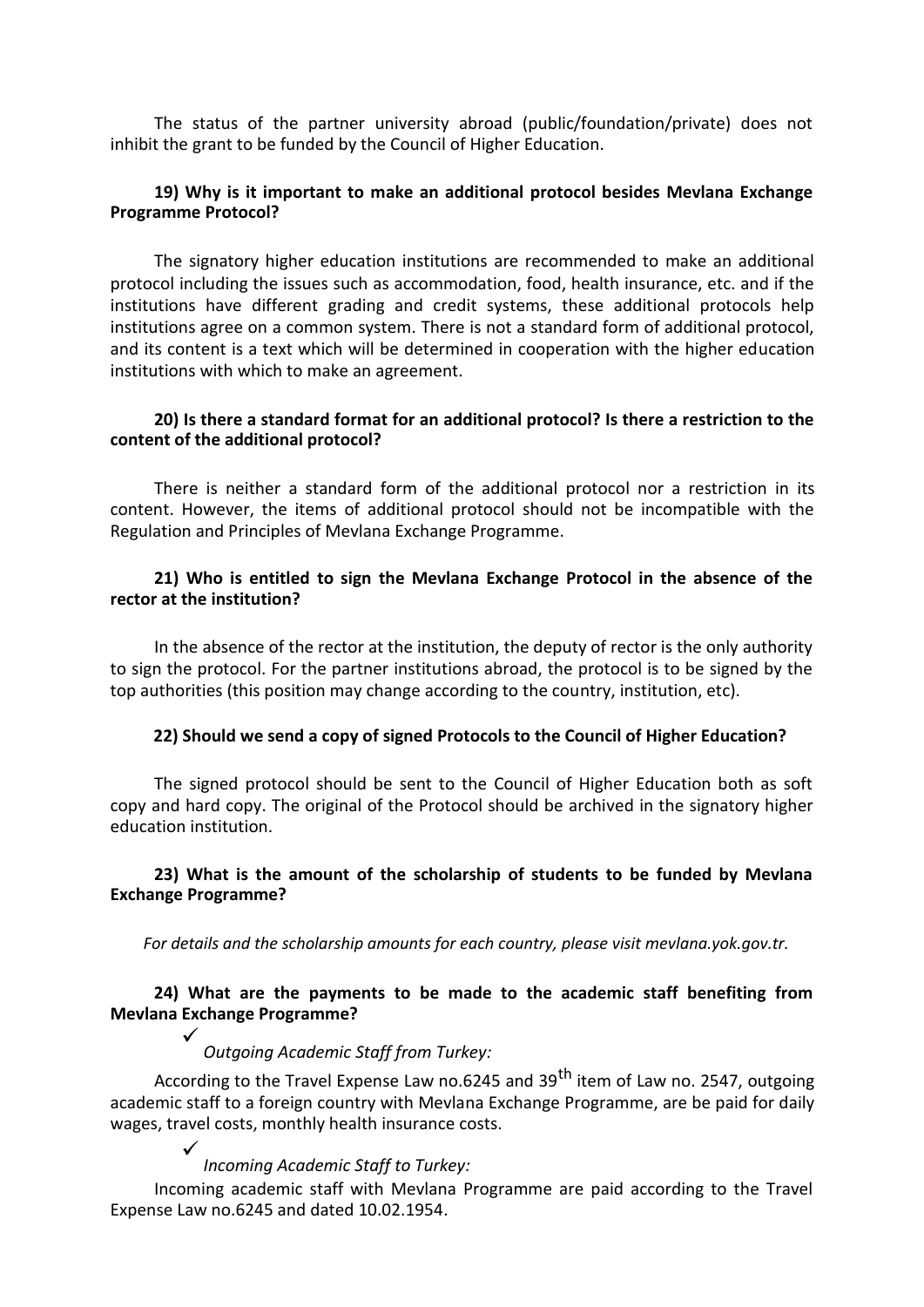*For details and amounts to be paid to incoming academic staff please visit mevlana.yok.gov.tr.*

#### **25) Which credit and grading system will be used for Mevlana Exchange Programme students?**

Mevlana Exchange students cannot take a smaller number of credits at their host institution than they are required to take at their home institutions in the same semester. During the exchange, the number of credits is taken into account rather than the number of courses taken. The signatory higher education institutions can use a common credit system agreed by both institutions after declaring it in a written agreement form or they may use European Credit Transfer System (ECTS).

In order to prevent course repetitions due to the courses students take at their home institutions, the recognition of courses to be taken at host institution and to prevent any kind of repetition of courses, credits, semester or year, the signatory higher education institutions should take necessary precautions. For this reason, courses from different years can be taken to complete the necessary number of credits and to prevent repetitions.

Within the Learning Protocol, the credits of courses and the courses to be counted should be clearly defined before the educational semester starts.

While counting the courses taken and passed at the host institution, the grading system of the host institution is considered and recorded. The students who plan to study at a university with a different grading system are to be informed before the exchange. The students who sign the learning agreement are automatically declared and informed about this issue.

Recognized courses are approved by the board of the academic department concerned. The courses passed in Mevlana Exchange Programme should be stated in the transcript of records at the home institution.

#### **26) Can research assistants benefit from the Programme?**

Research assistants (if registered in a postgraduate programme) can benefit from the programme as a student. Since research assistants are not formally paid lecturers, they cannot benefit from this programme as an academic staff.

#### **27) Is there a yearly quota given to the higher education institutions by the Council of Higher Education?**

There is no yearly quota for each higher education institution. In the second page of Mevlana Exchange Protocol, signatory institutions define the departments, duration and number of students/staff to be exchanged. A copy of these protocols is sent to the Council of Higher Education and the Executive Board of the Council assess the demands of institutions and may revise these demands in order to execute the programme and use the financial sources more effectively.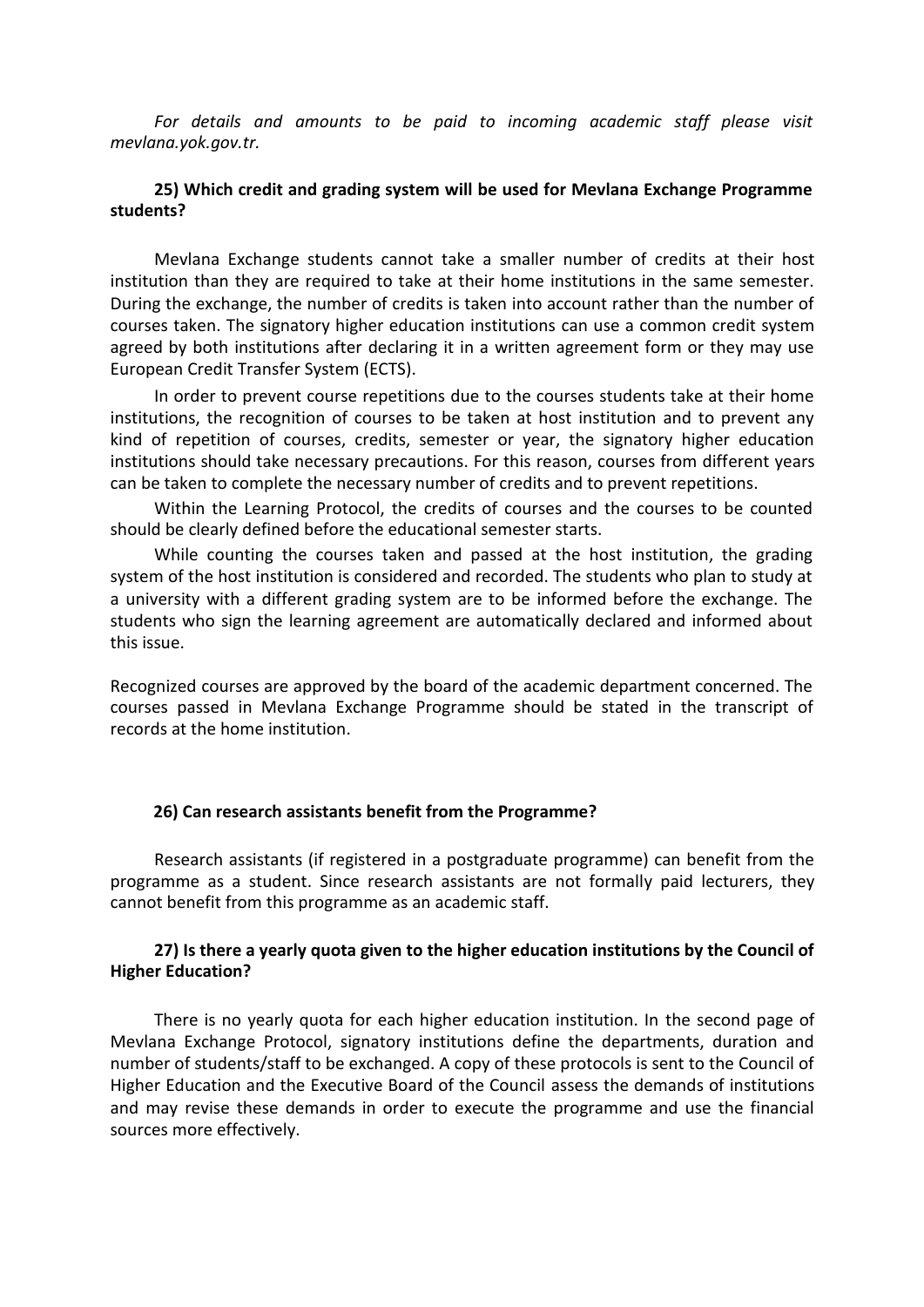#### **28) Can MA/PHD students at thesis stage (after fulfilling the courses) benefit from Mevlana Exchange Programme? Do they need to apply any work plan at host institutions or what kind of plan should they use?**

MA and PhD students at thesis stage (after fulfilling the courses) may benefit from Mevlana Exchange Programme if they have the requirements in the regulation. Whether the student should take a course or not and have thesis research should be decided by department heads and coordinators. The Council of Higher Education leaves this decision to the departments. However, the student should have measurable educational activities during his/her study. This is needed in order to check the quality of exchange (whether the student fully participated in the activities or not), the payment and for the student not to repeat any semesters.

#### **29) What are the regulations for incoming and outgoing students/academic staff in terms of health insurance?**

Until 29/05/2013, health insurance procedures of incoming students to Turkey were yearly applied by the higher education institutions in which they studied until their graduation. With the regulation numbered 6486, health insurance procedures have become optional. If the students demand health insurance, they have to apply to Provincial Directorate of Social Insurance Institution (SGK) in the city of their university within the first three months of their stay in Turkey. The insurance is yearly applied and 480 TL is to be paid during application.

For incoming academic staff, there are four ways to have a health insurance. Firstly, they can make insurance in a private company in their countries before coming to Turkey. Secondly, they can make general health insurance after paying the SGK (Social Insurance Institution) fee by the time they come to Turkey. Thirdly, they can pay health costs (if needed) in advance in Turkey and they can get it back after submitting the invoice to the concerning units in their country. Lastly, they can synchronously get their health expenditure according to the agreement of SGK with 22 countries all around the world.

In cases of emergency, incoming students and staff can benefit from health services free of charge. If the incoming student/staff does not have any insurance, the host universities are not fined any penalties according to the Regulation of Social Insurance and General Health Insurance numbered 5510. Families are excluded from insurance services.

# **30) Can the 6th -year medicine students benefit from the programme?**

6<sup>th</sup>year Medicine students (intern) cannot benefit from Mevlana Exchange Programme according to the decision to stop their Mevlana Exchange activities until a second decision in the 2013-2014 academic year.

#### **31) Can I apply for the Programme in the second semester of academic year?**

The candidates can apply the Program only once a year. As the applications in fall and spring semesters of the academic year are accepted at the same time, there is no possibility to apply the programme in the second semester.